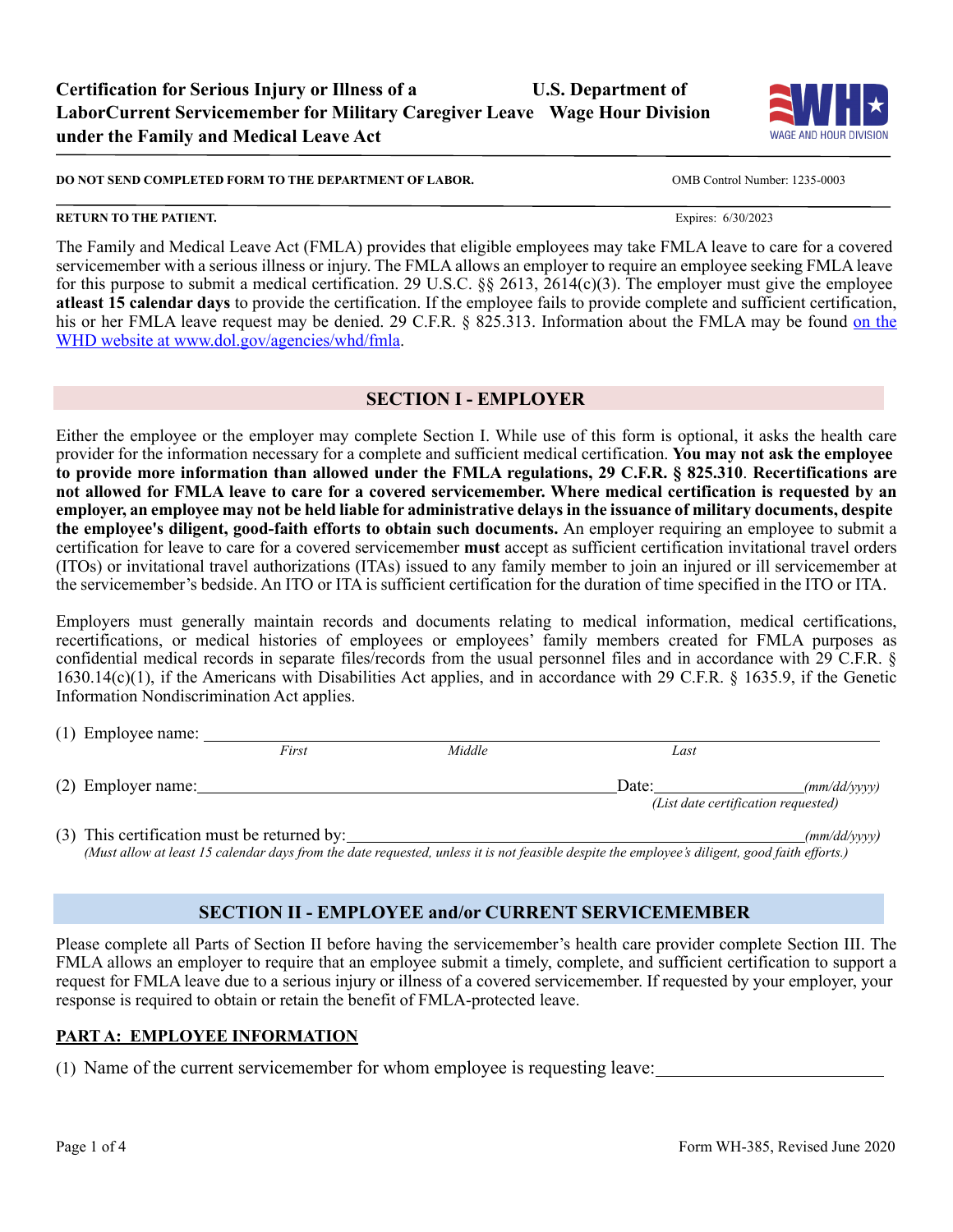(2) Select your relationship to the current servicemember. You are the current servicemember's:

□ Spouse □ Parent □ Child  $\Box$  Spouse  $\Box$  Parent  $\Box$  Child  $\Box$  Next of Kin

Spouse means a husband or wife as defined or recognized in the state where the individual was married, including a common law marriage or same-sex marriage. The terms "child" and "parent" include *in loco parentis* relationships in which a person assumes the obligations of a parent to a child. An employee may take FMLA leave to care for a covered servicemember who assumed the obligations of a parent to the employee when the employee was a child. An employee may also take FMLA leave to care for a covered servicemember for whom the employee has assumed the obligations of a parent. No biological or legal relationship is necessary. "Nextof kin" is the servicemember's nearest blood relative, other than the spouse, parent, son, or daughter, in the following order of priority:

(1) a blood relative as designated in writing by the servicemember for purposes of FMLA leave, (2) blood relatives granted legal custody of the servicemember, (3) brothers and sisters, (4) grandparents, (5) aunts and uncles, and (6) first cousins.

## **PART B: SERVICEMEMBER INFORMATION AND CARE TO BE PROVIDED TO THE SERVICEMEMBER**

(3) The servicemember ( $\Box$  is  $\Box$  is not) a current member of the Regular Armed Forces, the National Guard or Reserves. If yes, provide the servicemember's military branch, rank and unit currently assigned to:

(4) The servicemember ( $\Box$  is / $\Box$  is not) assigned to a military medical treatment facility as an outpatient or to a unit established for the purpose of providing command and control of members of the Armed Forces receiving medical care as outpatients, such as a medical hold or warrior transition unit. If yes, provide the name of the medical treatment facility or unit:

(5) The servicemember ( $\square$  is / $\square$  is not) on the Temporary Disability Retired List (TDRL).

(6) Briefly describe the care you will provide to the servicemember: *(Check all that apply)*

 $\Box$  Assistance with basic medical, hygienic, nutritional, or safety needs

□ Psychological Comfort □ Physical Care

□ Transportation □ Other: △ Other: △ Other: △ Other: △ Other: △ Other: △ Other: △ Other: △ Other: △ Other: △ Other: △ Other: △ Other: △ Other: △ Other: △ Other: △ Other: △ Other: △ Other: △ Other: △ Other: △ Other: △ Othe

(7) Give your **best estimate** of the amount of leave needed to provide the care described:

(8) If a reduced work schedule is necessary to provide the care described, give your **best estimate** of the reduced workschedule you are able to work. From *(mm/dd/yyyy)* to *(mm/dd/yyyy)* to *(mm/dd/yyyy)*, I am

able to work: *(hours per day)* (*days per week).*

## **SECTION III - HEALTH CARE PROVIDER**

Please provide your contact information, complete all Parts of this Section fully and completely, and sign the form below. The employee listed at Section I has requested leave under the FMLA to care for a family member who is a current member of the Regular Armed Forces, the National Guard, or the Reserves who is undergoing medical treatment, recuperation, or therapy, is otherwise in outpatient status, or is otherwise on the temporary disability retired list for a serious injury or illness. Note: For purposes of FMLA leave, a serious injury or illness is one that was incurred in the line of duty on active duty in the Armed Forces or that existed before the beginning of the member's active duty and was aggravated by service in the line of duty on active duty in the Armed Forces that may render the servicemember medically unfit to perform the duties of the servicemember's office, grade, rank, or rating. "Need for care" includes both physical and psychological care. It includes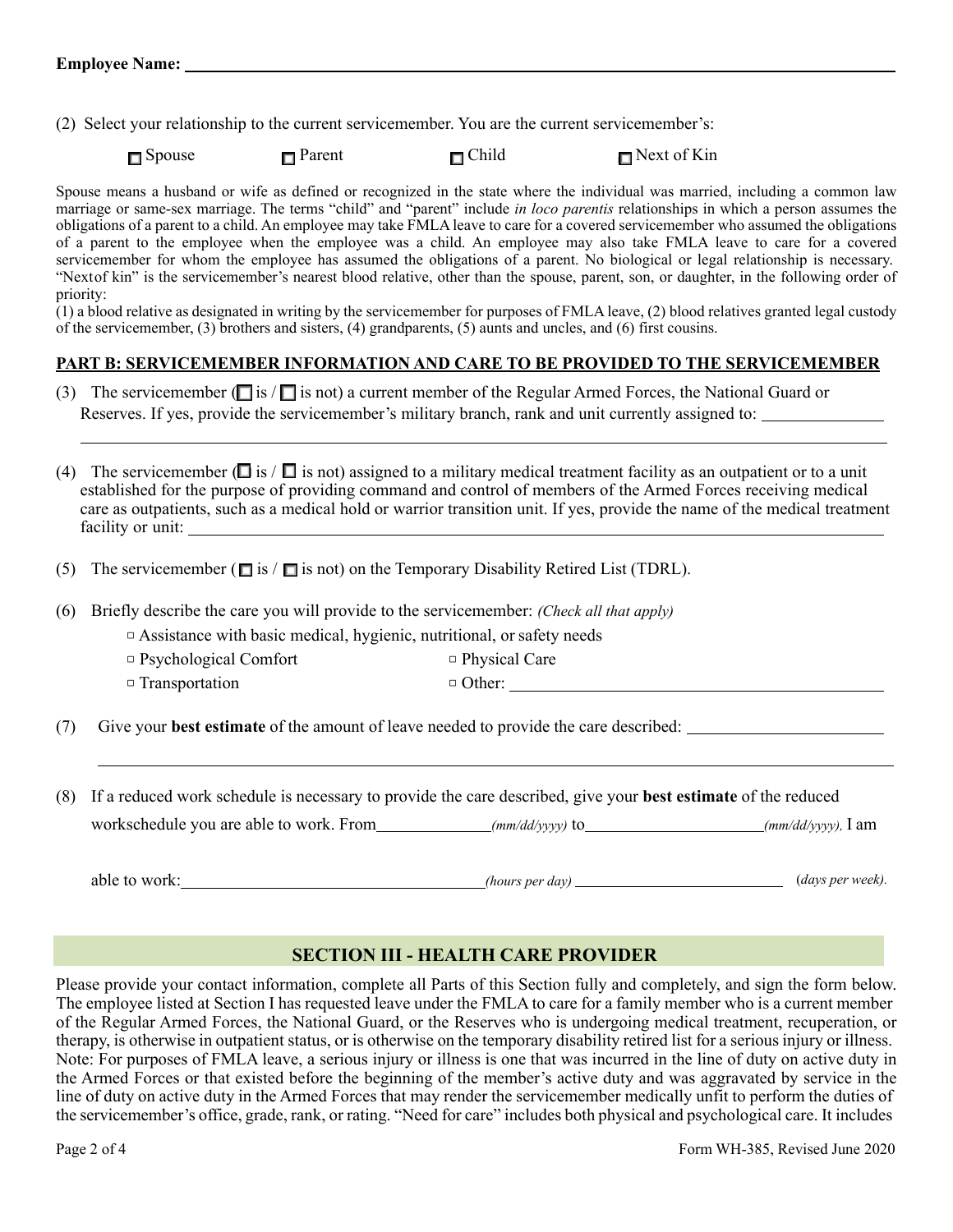#### **Employee Name:**

situations where, for example, due to his or her serious injury or illness, the servicemember is not able to care for his or her own basic medical, hygienic, or nutritional needs or safety, or needs transportation to the doctor. It also includes providing psychological comfort and reassurance which would be beneficial to the servicemember who is receiving inpatient or home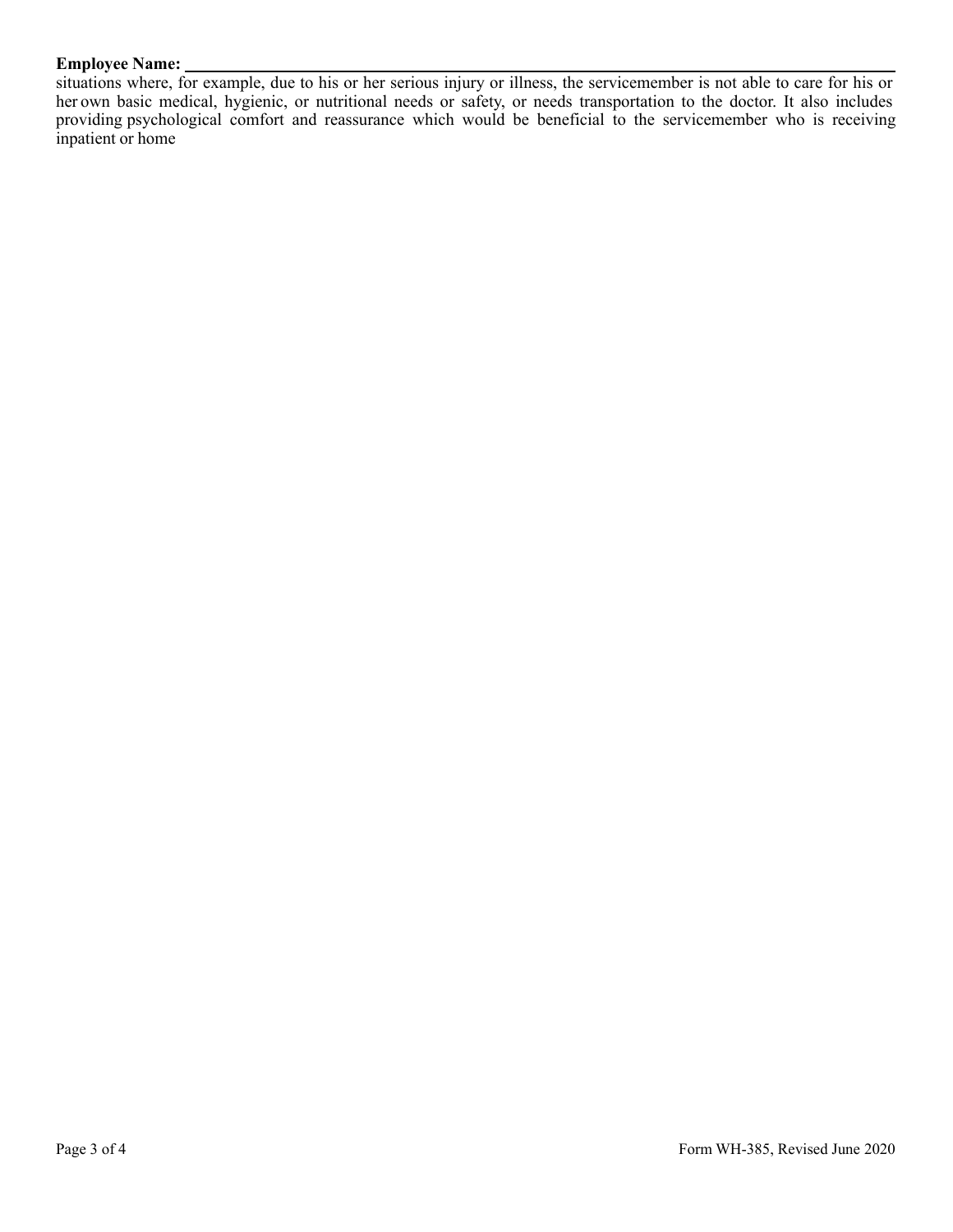care. A complete and sufficient certification to support a request for FMLA leave due to a current servicemember's serious injury or illness includes written documentation confirming that the servicemember's injury or illness was incurred in the line of duty on active duty or if not, that the current servicemember's injury or illness existed before the beginning of the servicemember's active duty and was aggravated by service in the line of duty on active duty in the Armed Forces, and that the current servicemember is undergoing treatment for such injury or illness by a health care provider listed above.

## **PART A: HEALTH CARE PROVIDER INFORMATION**

| Health Care Provider's Name: (Print)                                      |         |  |
|---------------------------------------------------------------------------|---------|--|
| Health Care Provider's business address:                                  |         |  |
|                                                                           |         |  |
| $\text{Telephone: } (\_\_\_\_\_\_\_\_\_\$ Fax: $(\_\_\_\_\_\_\_\_\_\_\_\$ | E-mail: |  |

Please select the type of FMLA health care provider you are:

- $\square$  DOD health care provider
- $\square$  VA health care provider
- $\square$  DOD TRICARE network authorized private health care provider
- □ DOD non-network TRICARE authorized private health care provider
- $\Box$  Health care provider as defined in 29 C.F.R. § 825.125

#### **PART B: MEDICAL INFORMATION**

Please provide appropriate medical information of the patient as requested below. Limit your responses to the servicemember's condition for which the employee is seeking leave. If you are unable to make some of the militaryrelated determinations contained below, you are permitted to rely upon determinations from an authorized DOD representative, such as a DOD recovery care coordinator. Do not provide information about genetic tests, as defined in 29 C.F.R. § 1635.3(f), or genetic services, as defined in 29 C.F.R. §1635.3(e).

| (1) | Patient's Name:                                                                                                                       |
|-----|---------------------------------------------------------------------------------------------------------------------------------------|
| (2) | List the approximate date condition started or will start:<br>(mm/dd/yyyy)                                                            |
| (3) | Provide your <b>best estimate</b> of how long the condition will last:                                                                |
| (4) | The servicemember's injury or illness: <i>(Select as appropriate)</i>                                                                 |
|     | $\Box$ Was incurred in the line of duty on active duty.<br>$\Box$ Eviated hefere the hegipping of the corrieonember's ective duty and |

- □ Existed before the beginning of the servicemember's active duty and wasaggravated by service in the line of duty on active duty.
- □ None of the above.
- (5) The servicemember ( $\Box$  is  $\Box$  is not) undergoing medical treatment, recuperation, or therapy for this condition. If yes, briefly describe the medical treatment, recuperation or therapy: